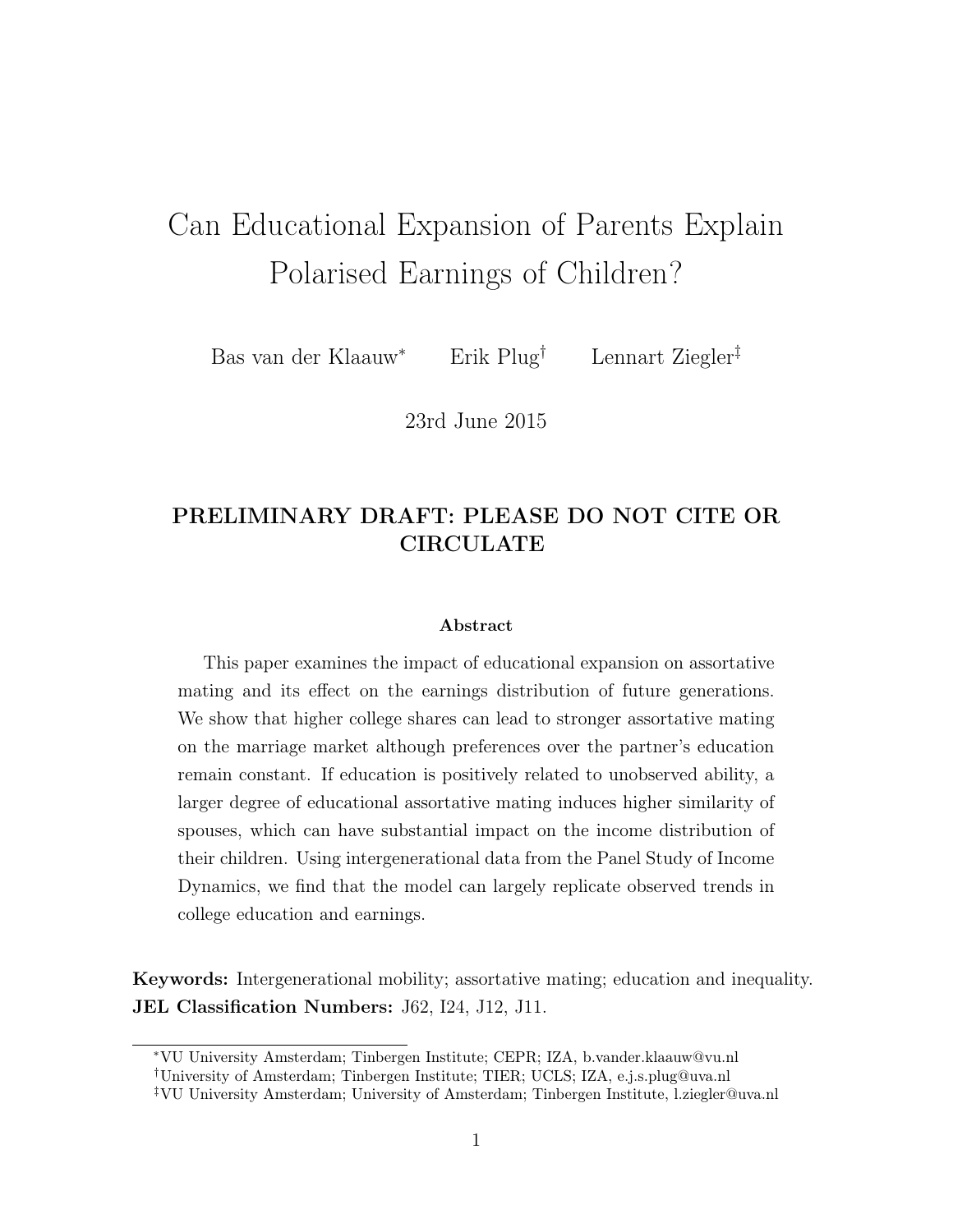# Introduction

Labor markets in Western economies have experienced massive changes throughout the 20th century. As educational institutions became more accessible to disadvantaged social groups, the schooling level of the workforce, especially with respect to higher education, has risen considerably. At the same time, household composition with respect to educational attainment has changed towards a higher degree of positive assortative mating. Observational studies [\(Mare, 1991;](#page-18-0) [Schwartz and Mare, 2005\)](#page-18-1) show that spouses are increasingly likely to have a similar level of schooling. Another, more recent trend is the steady increase in wage polarisation. Starting in the 1970s, the earnings distribution has become more dispersed in the US and the UK [\(Katz et al., 1999;](#page-18-2) [Heath](#page-17-0)[cote et al., 2010\)](#page-17-0). More recently, a similar trend has also been observed for Continental Europe, albeit to a lesser extent [\(Guvenen et al., 2013\)](#page-17-1). In accordance with the hypothesis of skill-biased technological change, a large share of the rise in inequality can be explained by higher earnings differentials between college and non-college educated workers. However, wage dispersion has also increased to a substantial part among college graduates and within occupational groups [\(Eckstein and Nagypal, 2004\)](#page-17-2).

In this paper, we argue that described trends in education have an intergenerational effect on the earnings distribution and can explain observed patterns in wage dispersion. We provide an intergenerational model of ability and educational attainment which takes into account assortative mating of parents. It assumes that educational expansion is partly driven by changing attitudes towards education that increase schooling of individuals from low-educated families. This expansion can in turn affect household composition. If future spouses are more likely to meet within educational groups, rising college attendance rates lead to higher assortative mating even though preferences over the partner's education remain constant. We show that this implies not only a stronger similarity of parents in terms of education but also with respect to unobserved ability. Assuming that ability is to some extent transmitted across generations, higher sorting of parents will lead to a polarisation in the ability distribution of future generations, which induces a more dispersed wage schedule.

Using intergenerational data on education and earnings from the Panel Study of Income Dynamics (PSID) between 1975 and 2011, we test the main implications of our model. Observed trends in assortative mating of parents and intergenerational mobility in college attendance are largely in line with the model predictions. Coinciding with a strong rise in attendance rates, the observed positive correlation in college attendance between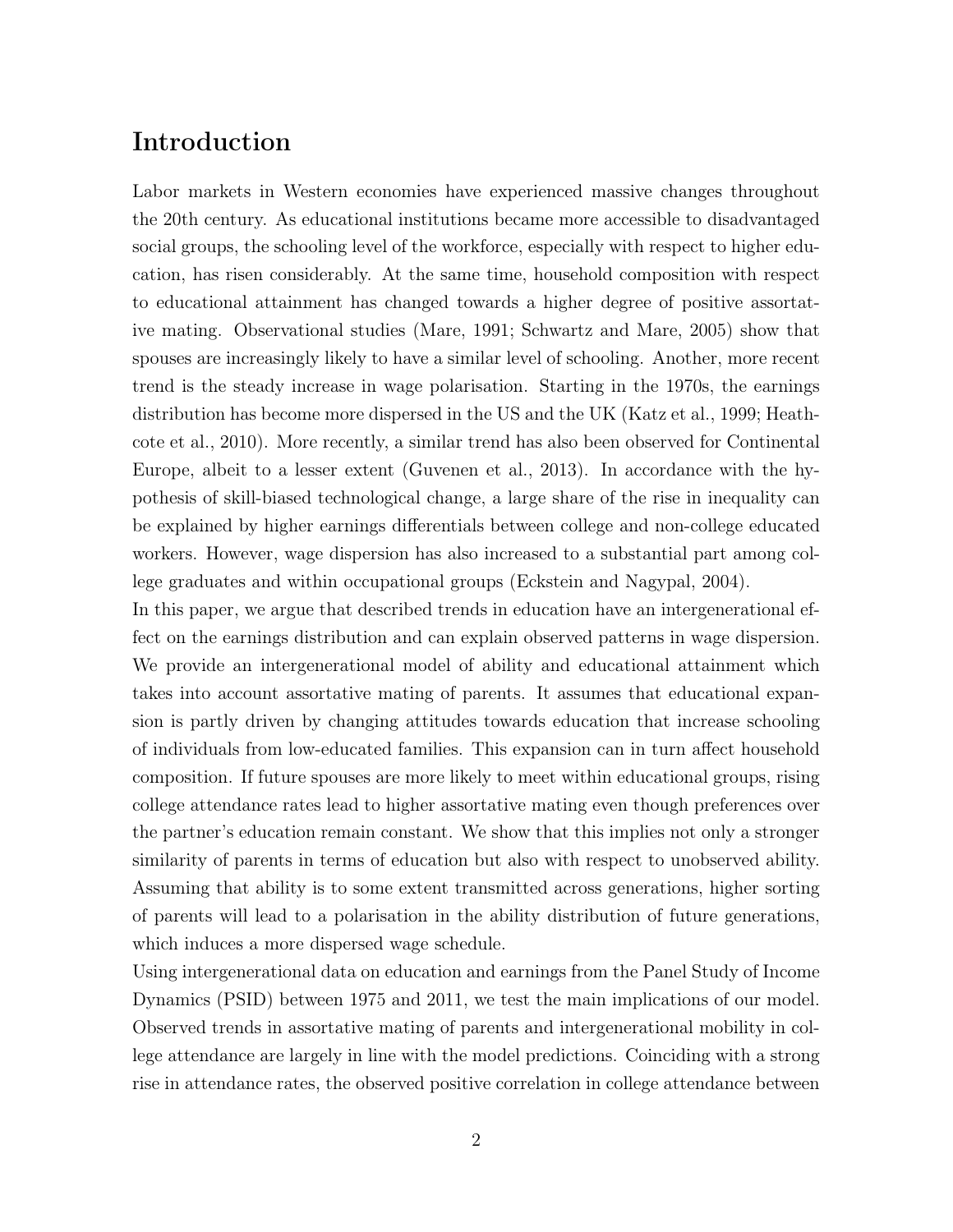parents of PSID respondents has increased steadily. This is due to a massive increase in the share of parents who both attended college which outpaces a modest rise in the share of families with only one college educated parent. Similarly, the intergenerational correlation in college attendance went up over the period of observation although the data show somewhat different patterns when we look at the share of college educated children by parents' attendance. Lastly, in accordance with previous studies, we observe an increase in the college premium as well as higher wage dispersion conditional on college education, which both could be the result of a more dispersed ability distribution.

With this paper, we contribute to a steadily growing literature that focuses on the causes and consequences of positive assortative mating. Theoretical studies have put forward several other explanations for the observed rise in assortative mating. Using an overlapping generations model, [Fernández et al.](#page-17-3) [\(2005\)](#page-17-3) show that a higher skill premium can lead to a higher degree of marital sorting with respect to skills. Using data from 34 countries, their empirical analysis confirms a positive correlation between skill premiums and positive assortative mating. A recent paper by [Greenwood et al.](#page-17-4) [\(2012\)](#page-17-4) provides a unified model which attempts to relate marriage decisions, educational attainment and female labour force participation. The authors argue that, due to technological progress, the value of household production has declined over time. Moreover, an increasing college premium as well as a decrease in the gender wage gap increases the benefit of education and labour force participation for females. As a consequence, non-monetary considerations of marriage have become more important. Assuming that individuals have a preference for a partner with similar education, the model can explain the rise in assortative mating.

Next to the causes of higher homogamy, several studies have analysed its consequences for economic outcomes. [Greenwood et al.](#page-17-5) [\(2014\)](#page-17-5) use US census data from 1960 to 2005 to analyse the impact of mating patterns on earnings inequality. They find that higher positive assortative mating in education combined with rising female labour force participation contributes substantially to the rise in income inequality that has been observed in the US. The overlapping generations model of [Fernández et al.](#page-17-3) [\(2005\)](#page-17-3) similarly shows that higher assortative mating induced by a rising college premium further amplifies income dispersion for future generations.

Only a few other studies have focused so far on the intergenerational effects of as-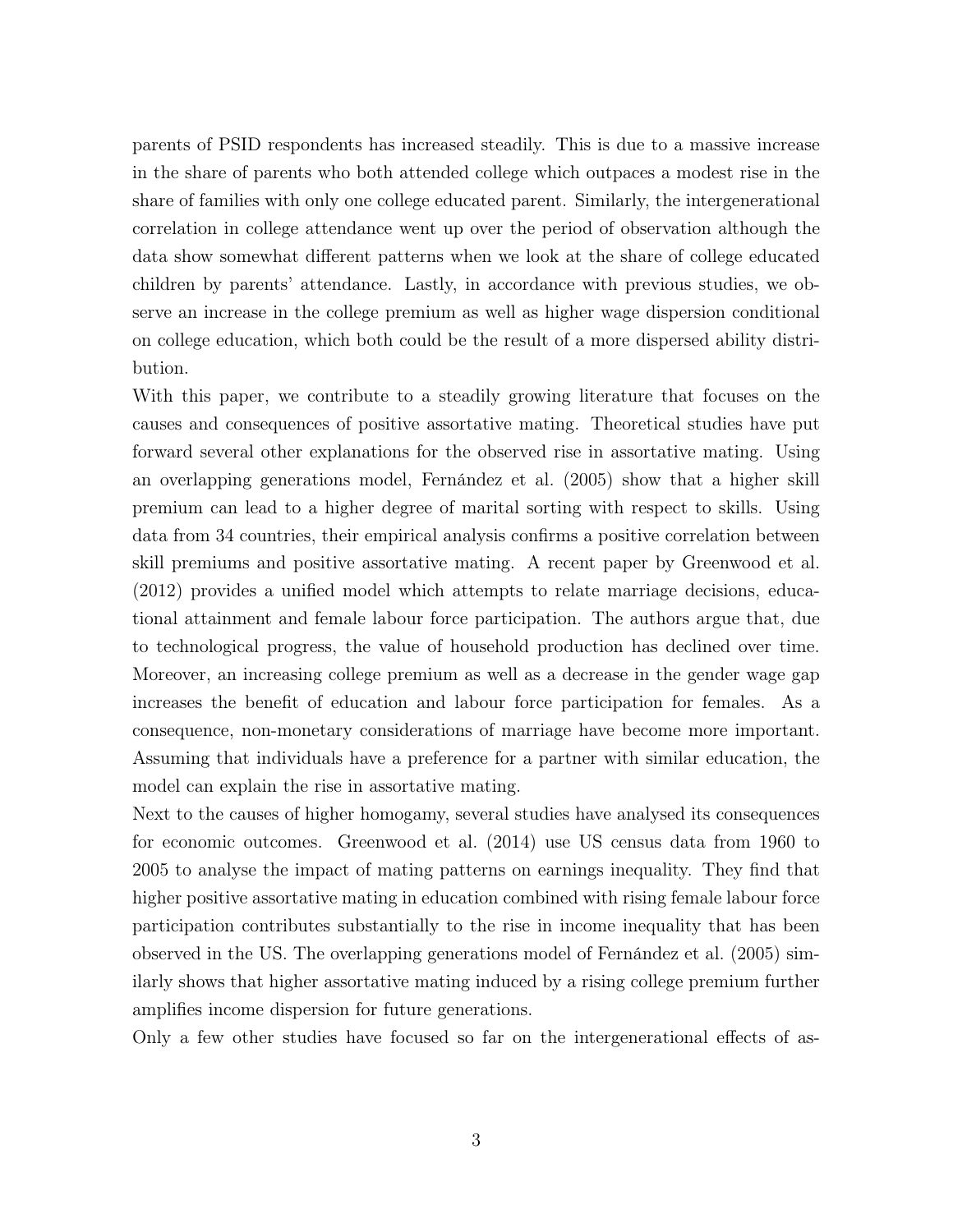sortative mating.<sup>[1](#page-3-0)</sup> Assuming linear transmission of education, [Kremer](#page-18-3) [\(1997\)](#page-18-3) analyses changes in marital and neighbourhood sorting and models their impact on inequality and intergenerational mobility. Exploring data from the PSID and the Matching Census Extract Data Sets, he does not find evidence for an increase in positive assortative mating. Moreover, the paper estimates that a decrease in sorting would only have moderate effects on intergenerational mobility and inequality. The study can, however, only explore data up to the late 1980s and therefore does not capture recent trends in mating patterns and intergenerational correlations of education. [Fernández and Ro](#page-17-6)[gerson](#page-17-6) [\(2001\)](#page-17-6) provide a dynamic model with exogenous marital sorting that takes into account fertility decisions, borrowing constraints and wage responses to the supply of high skilled workers. Calibrating the model to US data, the study shows that higher assortative mating decreases the supply of high skilled workers and thus drives up income inequality between high and low skilled workers through wage responses. [Fernández](#page-17-7) [\(2002\)](#page-17-7) uses a similar framework but models marital sorting as a function of segregation in the economy. She parameterises the model to UK statistics and finds that a higher degree of segregation favours skilled workers over unskilled workers but can be welfare improving from an ex-ante perspective.

All mentioned studies have in common that inequality operates either through the relative supply of skilled labour or borrowing constraints of low-income households. This paper takes a different route and focuses on the intergenerational impact of assortative matching on the ability distribution. Although ability is not observed, its relation to both education and income allows us to derive testable implications for future generations.

The remainder of this paper proceeds as follows. Section II provides the model and discusses its assumptions and implications. In section III, we describe the data and compare observed trends in education and earnings to simulations of our model. Finally, section IV concludes.

<span id="page-3-0"></span><sup>&</sup>lt;sup>1</sup>Many empirical papers in the literature on intergenerational mobility take assortative mating into account. However, these studies focus almost entirely on partner choices of children rather than parents. [\(Lam and Schoeni, 1993,](#page-18-4) [1994;](#page-18-5) [Chadwick and Solon, 2002;](#page-17-8) [Ermisch et al., 2006;](#page-17-9) [Blanden](#page-17-10) [et al., 2004;](#page-17-10) [Hirvonen, 2008;](#page-18-6) [Raaum et al., 2007\)](#page-18-7).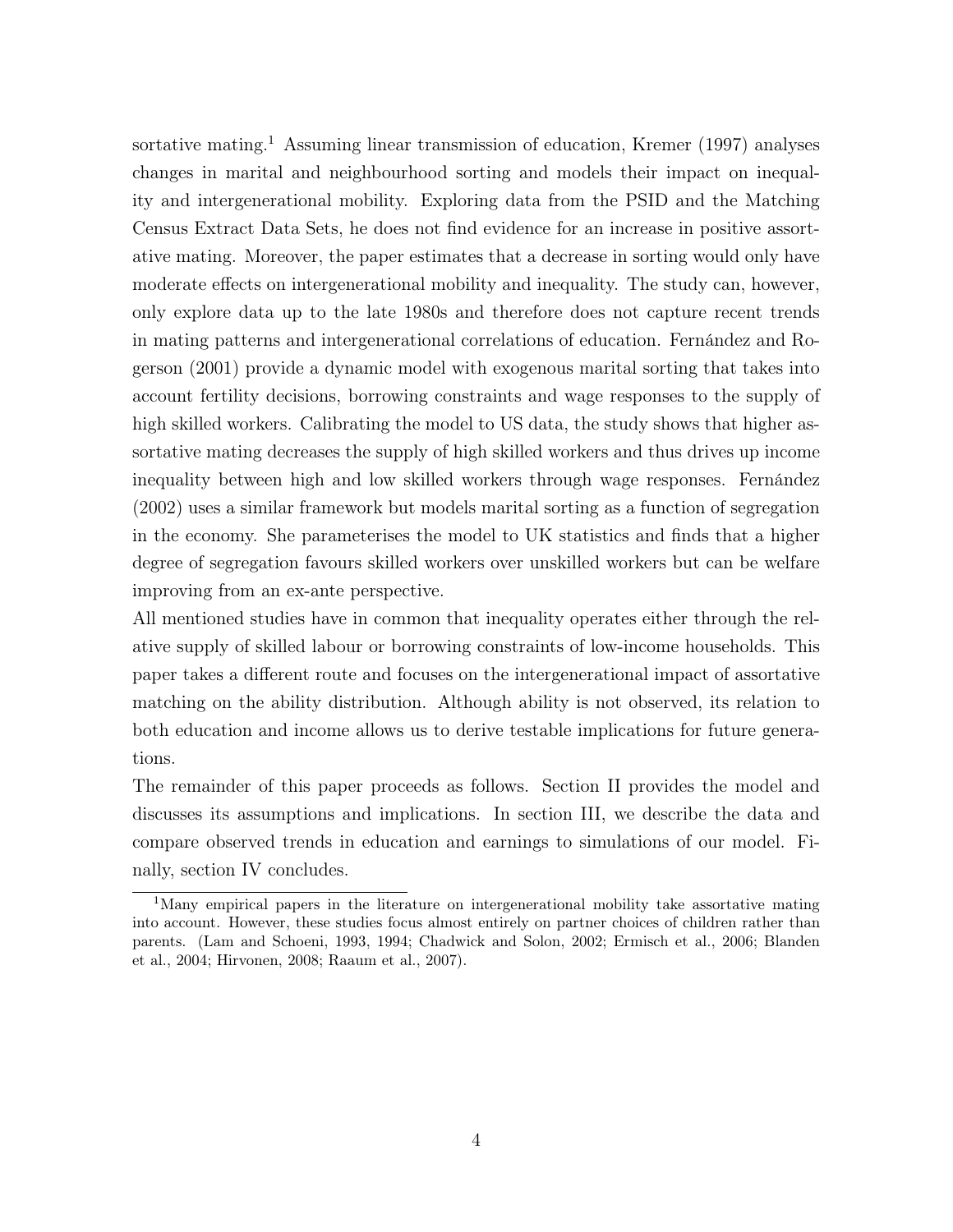## The model

To shed more light on the intergenerational impact of assortative mating, we propose a simple model that relates individual ability to educational choices. Taking into account costs and benefits of education, individuals may get educated if their level of ability is sufficiently high. In this model, ability can be thought of as the sum of unobserved characteristics such as inherited or learned traits and skills which drive up earnings and the likelihood to obtain education. In contrast to most studies in the economics literature, we further assume that only a fraction of individuals with sufficient ability obtains education. Henceforth, we will refer to these differences as *educational frictions* and analyse the impact of a decrease of frictions over time. The motivation comes from the sociology literature which argues that increasing levels of schooling are partly driven by changing attitudes towards education (see for instance [Schofer and Meyer, 2005\)](#page-18-8). As in the past higher education used to be the privilege of a small elite, many potential students did not consider college as a feasible career choice but rather followed role models of their social group. When in the course of the 20th century new social norms promoted educational equality to foster economic success independent of social origin, these attitudes changed steadily and contributed to the increase in enrolment rates. Our theoretical framework does not rule out demand effects for high skilled workers on the labour market but focuses in the analysis on diminishing educational frictions as the driving force behind educational expansion.

We show that the increase in higher education affects assortative mating and thereby also influences economic outcomes of future generations. Because individuals of the same educational group are more likely to meet, a larger share of educated individuals can lead to stronger assortative mating. As education and ability positively correlate, spouses also become more similar in terms of ability. Under very general assumptions on intergenerational transmission, it holds that ability will be more unevenly distributed for future generations, which in turn increases earnings inequality.

The remainder of this section will provide a formal description of the education decision, the matching mechanism and the intergeneration transmission process. The static model focuses on two generations, the parents and the children. Mothers, fathers and children will be denoted by subscripts *m*, *f* and *c*, respectively.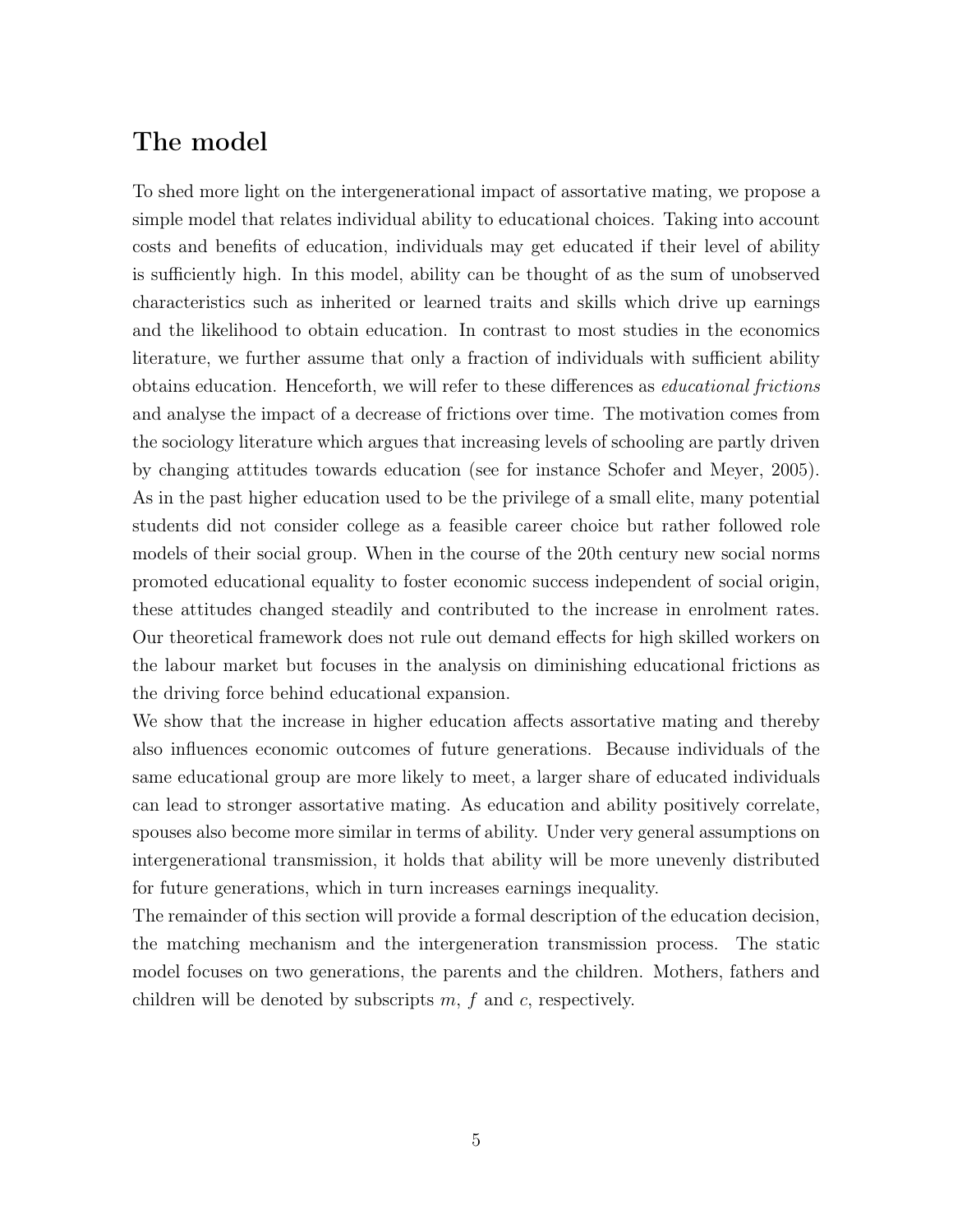### Education and earnings

In our model, we define education as a binary outcome *e* that takes value 1 if an individual attended college and 0 otherwise. Individuals can enter higher education as long as their ability level  $\alpha$  is above threshold  $\bar{\alpha}$ . The latter is determined by academic requirements of college education which, we assume, do not change over time. However, due to social norms, only a fraction *p* of individuals above the threshold attends college. Because attitudes towards higher education might be different for women and men, we allow this fraction to differ by gender. Denoting the cumulative density of ability as *F*, the share of college attendees is thus given by  $q_m = p_m[1 - F(\bar{a})]$  and  $q_f = p_f[1 - F(\bar{a})]$ for mothers and fathers, respectively. To keep the model tractable, we assume in the following that ability of parents follows a standard log-normal distribution  $log(a) \sim$ *N*(0*,* 1).

Earnings are defined as  $y = (1 + e\pi)wa$ , where  $\pi$  describes an *ex-ante* college premium and *w* a uniform wage rate. Note that  $\pi$  differs from the observed college premium  $\frac{E(y|e=1)-E(y|e=0)}{E(y|e=0)}$  as ability is positively correlated with education.

Similarly, we can define college attendance and earnings of the children. The main difference is that the next generation's ability distribution is endogenously determined and depends on the degree of assortative mating of parents.

### Assortative matching

We assume that individuals have a fixed preference for their partner's level of education. Let  $\lambda \in [0, 1]$  describe the rate at which educated males want to meet educated females.<sup>[2](#page-5-0)</sup> If  $\lambda$  is larger than  $\frac{1}{2}$ , they have a preference for college educated women, whereas a value below  $\frac{1}{2}$  indicates the opposite. They are indifferent if  $\lambda$  equals  $\frac{1}{2}$ . Clearly, the number of potential matches also depends on the fraction of higher educated individuals. As before, we denote the shares of college educated men and women (or fathers and mothers) as  $q_f$  and  $q_m$ . Normalising the total number of men and women to 1, educated males then meet  $\lambda q_m$  educated and  $(1 - \lambda)(1 - q_m)$  non-educated females. From all realised meetings individuals will choose a partner depending on individual preferences which are not related to ability or education.

Assuming that all individuals are matched, we can determine the degree of assortative mating as a function of  $\lambda$  and shares  $q_m$  and  $q_f$ . Let  $\xi_k^j = P(e_m = k | e_f = j)$ ,  $j, k \in \{0, 1\}$ 

<span id="page-5-0"></span><sup>&</sup>lt;sup>2</sup>Equivalently, we can define this parameters for females as  $\rho = \frac{\lambda(1-q_m)}{(1-q_f)-2\lambda(q_m-q_f)}$ .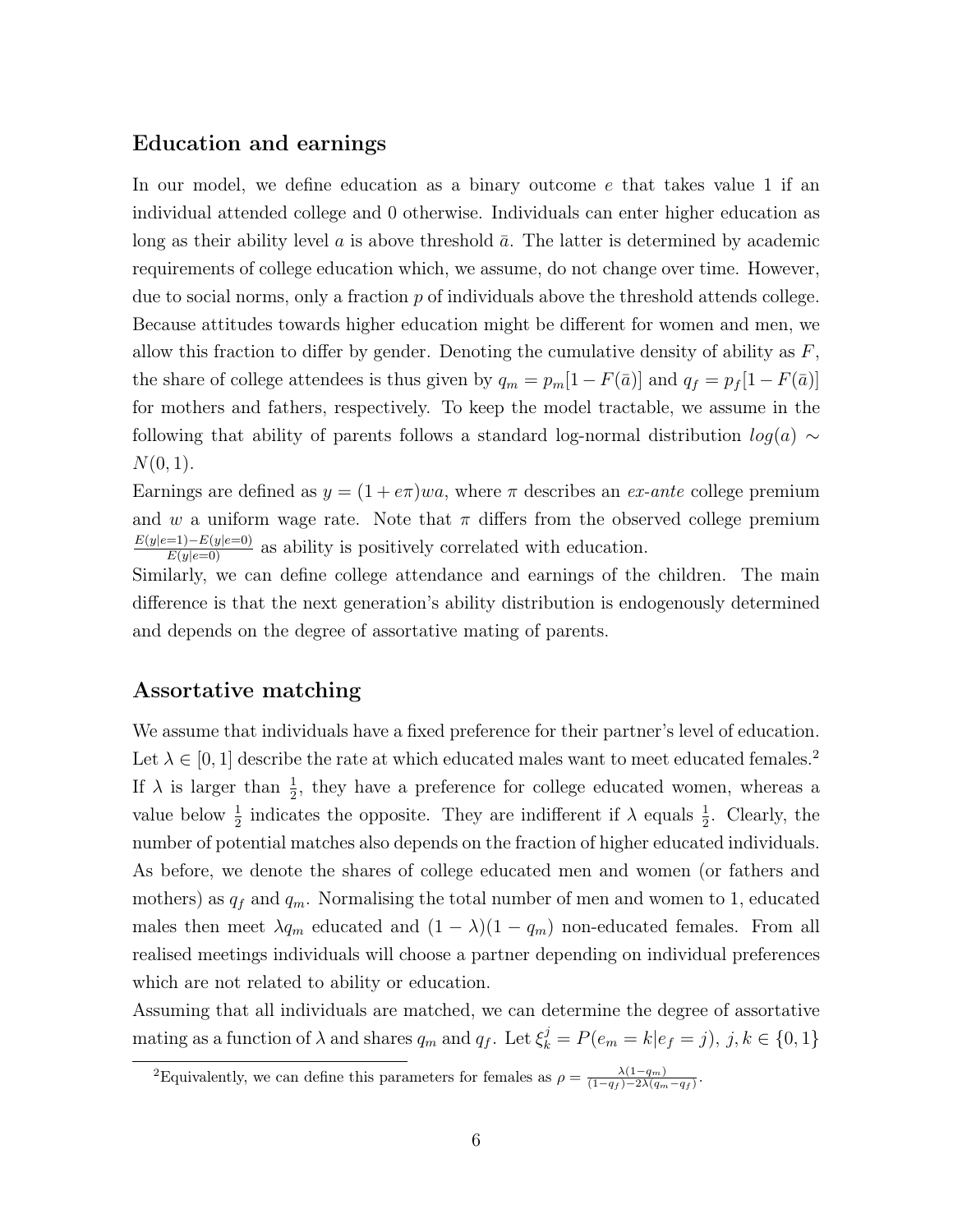define the probability of having an (non-)educated spouse conditional on own education. It holds that  $\xi_1^1 = \frac{\lambda q_m}{\lambda q_m + (1-\lambda)(1-q_m)}$ , which is bound between  $1 - \frac{1-q_f}{q_m}$  and  $\frac{q_f}{q_m}$  due to supply constraints. Under market clearing, it follows that  $\xi_0^1 = 1 - \xi_1^1$ ,  $\xi_1^0 = \frac{q_m - q_f \xi_1^1}{1 - q_f}$  and  $\xi_0^0 = 1 - \xi_1^0$ . Thus, all matching probabilities depend on the relative supply of college attendees. As education and ability are not independent, assortative mating in ability is likewise endogenously determined in this model.

Based on the matching probabilities  $\xi_k^j$ , we can derive the parent's joint distribution of college attendance as well as of ability. Let  $f(a_j)$  and  $\bar{f}(a_j)$ ,  $j \in \{m, f\}$  define the lower and upper tail of the ability distribution truncated at  $\bar{a}$ . Because ability levels between spouses are independent conditional on being below or above the threshold, the joint distribution can be written as

$$
f(a_m, a_f) = \begin{cases} \frac{f(a_m) f(a_f)}{\bar{f}(a_m) f(a_f)} & \text{if } a_m < \bar{a} \& a_f < \bar{a} \\ \frac{f(a_m) f(a_f)}{\bar{f}(a_f)} & \text{if } a_m \geq \bar{a} \& a_f < \bar{a} \\ \frac{f(a_m) \bar{f}(a_f)}{\bar{f}(a_m) \bar{f}(a_f)} & \text{if } a_m \geq \bar{a} \& a_f \geq \bar{a} \end{cases}
$$

We provide the derivation of probabilities  $P(a_m < \bar{a}, a_f < \bar{a})$ ,  $P(a_m \geq \bar{a}, a_f < \bar{a})$ ,  $P(a_m < \bar{a}, a_f \geq \bar{a})$  and  $P(a_m \geq \bar{a}, a_f \geq \bar{a})$  in the appendix. These shares together with educational frictions  $p_m$  and  $p_f$  then give the joint distribution of college attendance.

### Intergenerational transmission

Every family has exactly one child. Log-ability of children is defined as a linear combination of their parents' log-levels and an ability shock  $\epsilon$ :

$$
log(a_c) = r \frac{log(a_m) + log(a_f)}{2} + (1 - r)\epsilon
$$

where  $r \in [0, 1)$  and  $\epsilon \sim N(0, \frac{1-\frac{r^2}{2}}{(1-r)}$  $\frac{1-\frac{2}{2}}{(1-r)^2}$ . *r* denotes the relatedness parameter which indicates to what extent log-ability is correlated across generations. The distribution of the ability shock  $\epsilon$  is chosen such that the distribution of children's ability resembles that of parents under random matching.<sup>[3](#page-6-0)</sup> It follows that  $log(a_c)$  has mean zero and variance  $1 + \frac{r^2}{2}Cov(log(a_m), log(a_f))$ . Thus, changes in assortative mating of parents

<span id="page-6-0"></span><sup>3</sup>This functional form of intergenerational transmission is not crucial for the main implications of our model. It suffices to assume that  $a_c$  is a strictly increasing function of  $a_m$  and  $a_f$ .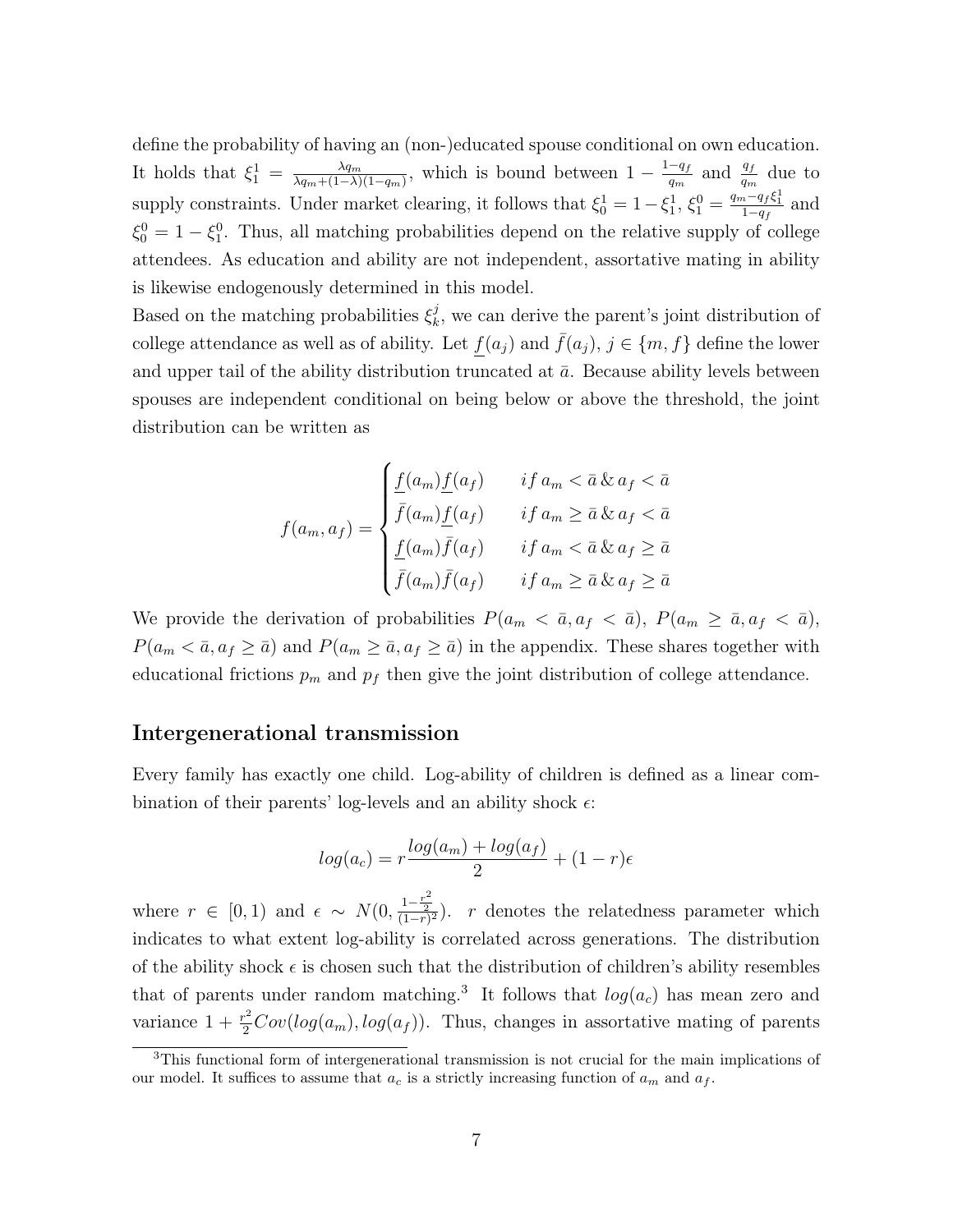may alter the ability dispersion of children. Given that the joint distribution of parents' ability is determined by the matching process, ability of the following generation follows a non-standard distribution and is not log-normally distributed unless ability levels of parents are entirely independent.

As for the parents, only a fraction  $p_c$  of children with  $a \geq \bar{a}$  obtains education. The share of college attendees will be  $q_c = p_c[1 - \tilde{F}(\bar{a})]$ , where  $\tilde{F}$  describes the CDF of children's ability. Again, earnings are defined as  $y_c = (1 + e_c \pi)wa_c$ .

### Analytical solution

In the following, we use our model to analyse the impact of decreasing educational frictions  $(p_m \uparrow \& p_f \uparrow)$  on assortative mating, intergenerational mobility and the earnings distribution.

To evaluate the degree of assortative mating, we focus on the spouse correlations in ability and education. Given that ability levels of spouses are independent conditional on being above or below  $\bar{a}$ , the corresponding correlation is solely determined through shares  $P(a_m < \bar{a}, a_f < \bar{a})$ ,  $P(a_m \ge \bar{a}, a_f < \bar{a})$ ,  $P(a_m < \bar{a}, a_f \ge \bar{a})$  and  $P(a_m \ge \bar{a}, a_f \ge \bar{a})$ . It can be shown that, if educated individuals have a preference for educated partners  $(\lambda > \frac{1}{2})$ , lower educational frictions will increase the number of spouses that are both below or both above the threshold. As a consequence, the ability correlation gets larger. Similarly, we can show that also the correlation in education increases when educational frictions diminish. The proof of both results is provided in the appendix.

An increase in positive assortative mating has further implications for intergenerational mobility. Again, we distinguish between correlations in ability and education. Because parents become more similar in terms of ability, the correlation between parents and children increases as well. If we, however, control for the second parent's ability, correlations between parent and child remain constant and correspond to the relatedness parameter *r*. Effects are somewhat different for intergenerational mobility of education. As educational frictions decrease for parents, education becomes a stronger signal of ability. Even when controlling for the other parent's education, the intergenerational correlation in education increases. Thus, the total correlation captures both a stronger partial correlation of education and a higher indirect effect through increasing similarity of parents.

As discussed in the previous section, changes in assortative mating of parents also in-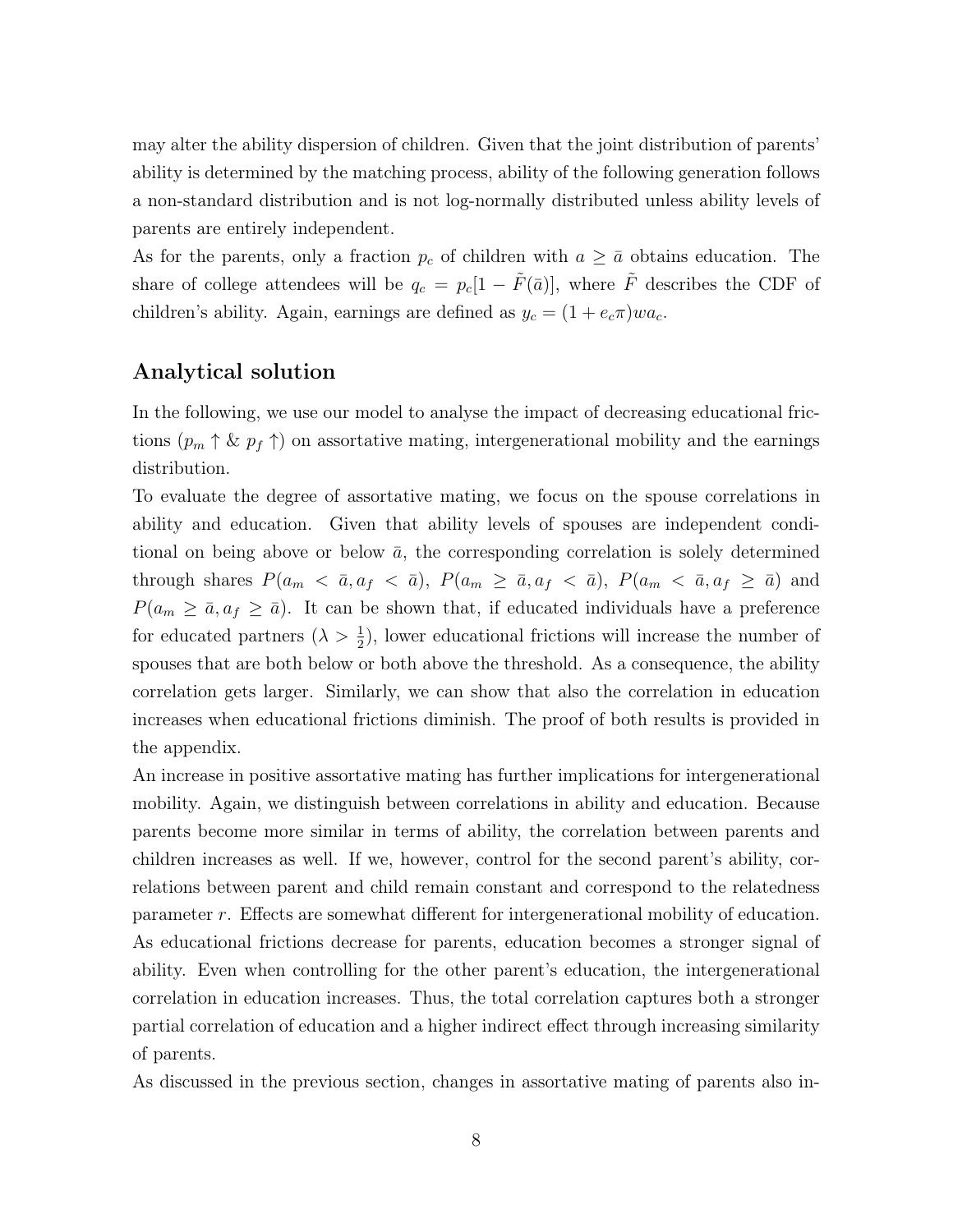fluence the ability distribution of their children. Higher homophily of parents will lead to stronger ability dispersion and, in turn, affect the income distribution. Earnings differentials increase between college and non-college educated individuals as well as within both groups. The ex-post college premium is given by

$$
\frac{E(y_c|e_c=1) - E(y_c|e_c=0)}{E(y_c|e_c=0)} = \frac{(1+\pi)wE(a_c|e_c=1) - wE(a_c|e_c=0)}{wE(a_c|e_c=0)}.
$$

Since ability and education are positively correlated, higher dispersion induced by assortative matching of parents widens the difference  $E(a_c|e_c = 1) - E(a_c|e_c = 0)$  and thereby increases the observed college-premium even when parameter  $\pi$  remains constant. Note that also decreasing frictions  $(p_c \uparrow)$  can contribute to an increasing college premium.

Next, we quantify dispersion within educational groups using the conditional variances  $Var(y_c|e_c = 1) = (1 + \pi)^2 w^2 Var(a_c|e_c = 1)$  and  $Var(y_c|e_c = 0) = w^2 Var(a_c|e_c = 0)$ . It can be shown that higher sorting of parents will lead to higher ability variances in both groups. As a result, earnings dispersion increases independent of education. However, diminishing frictions for children can attenuate the impact in this case. Because more individuals above the threshold level attend college, the variance among noneducated decreases in  $p_c$  whereas it is unaffected for college attendees. By construction, an increase in the ex-ante college premium  $\pi$  would generate opposite effects since the variance metric is not scale-independent. To avoid this scaling effect, we focus in the empirical analysis on percentile ratios.

### Empirical analysis

### Data

To test the predictions of our model, we use data from the Panel Study of Income Dynamics (PSID). Starting in 1968, the study has been collecting information about more than 9*,* 000 US households in (bi-)annual waves.

There are two reasons to use this dataset for our analysis. First, the PSID is a nationally representative longitudinal panel for the US and allows to estimate national trends in education and income over a long period of time. Second and most importantly, the survey collects data on education of parents which are crucial to estimate intergenera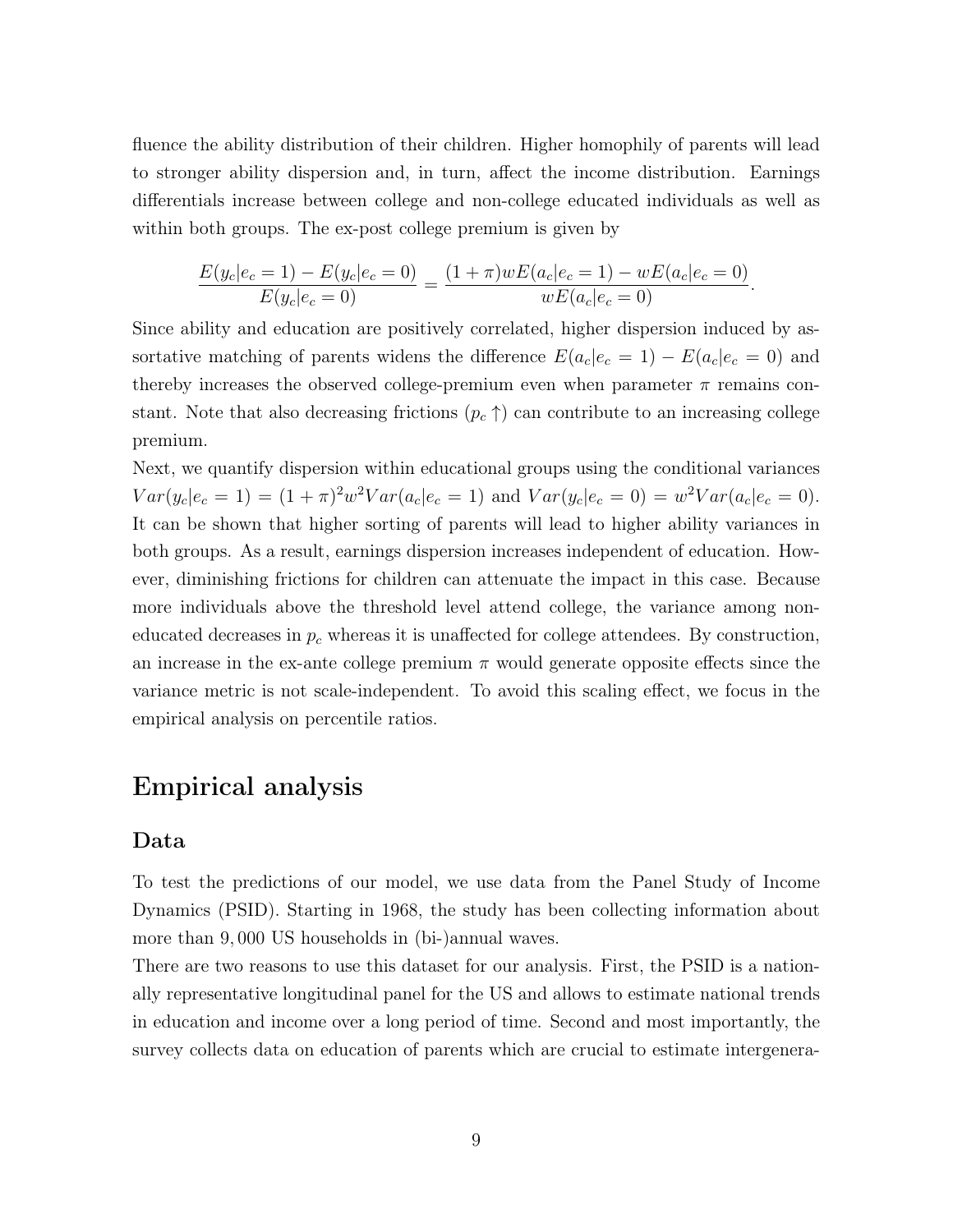tional effects.[4](#page-9-0)

Respondents of the PSID correspond to the children's generation in our model.<sup>[5](#page-9-1)</sup> To measure income from labor, total annual labour earnings are divided by annual working hours and deflated to 2010 dollars. Using education brackets for respondents and their parents, we construct dummy variables for college attendance.

For our empirical analysis, we make several sample restrictions. Because this study is ultimately interested in changes in the earnings distribution, the sample is restricted to male respondents aged 35 to 65 during the time of the interview. By doing so, we avoid measuring labour income at the beginning or the end of occupational careers, which is less representative for lifetime earnings. Next, we drop all observation with missing information on the respondents' or their parent's college attendance. Finally, we exclude the Latino and immigrant sample. This leaves us with in total 105,876 ob-servations for 10,440 respondents in the years 1975 to 2011.<sup>[6](#page-9-2)</sup> To include data from the non-representative Survey of Economic Opportunity (SEO) in the final sample and to account for sample attrition over time, all estimates are weighted using inverse household probability weights.

### Trends in education and earnings

As shown in the previous section, our model has several predictions that are empirically testable. First, educational expansion leads to stronger positive assortative mating. The share of mixed marriages increases but less than share of parents with both college attendance. This raises the correlation in college attendance between spouses. Second, higher assortative mating increases intergenerational correlations in college attendance. Moreover, college education of parents becomes a better predictor of their children's education. Third, unobserved polarisation of the ability distribution leads to higher wage inequality. The wage differential between college and non-college individuals increases. Furthermore, wage dispersion within both educational groups rises.

To compare empirical trends to the model predictions, we simulate the impact of a decrease in educational frictions for a given set of parameters. We fix the ability threshold  $\bar{a}$  at 0.8 and let frictions for parents diminish over time ( $p_f$  : 0.2  $\rightarrow$  0.9,  $p_m$  : 0.1  $\rightarrow$  0.8)

<span id="page-9-0"></span><sup>&</sup>lt;sup>4</sup>As children of respondents are followed and, in many cases, included later on as respondents in the PSID sample, one could alternatively explore richer data on this subset. However, this will limit the period of observation and makes it more difficult to capture long run trends.

<span id="page-9-1"></span><sup>5</sup>Respondents are the head of a household as well as the spouse of the household head.

<span id="page-9-2"></span><sup>6</sup>Information on maternal education has only been collected since 1975.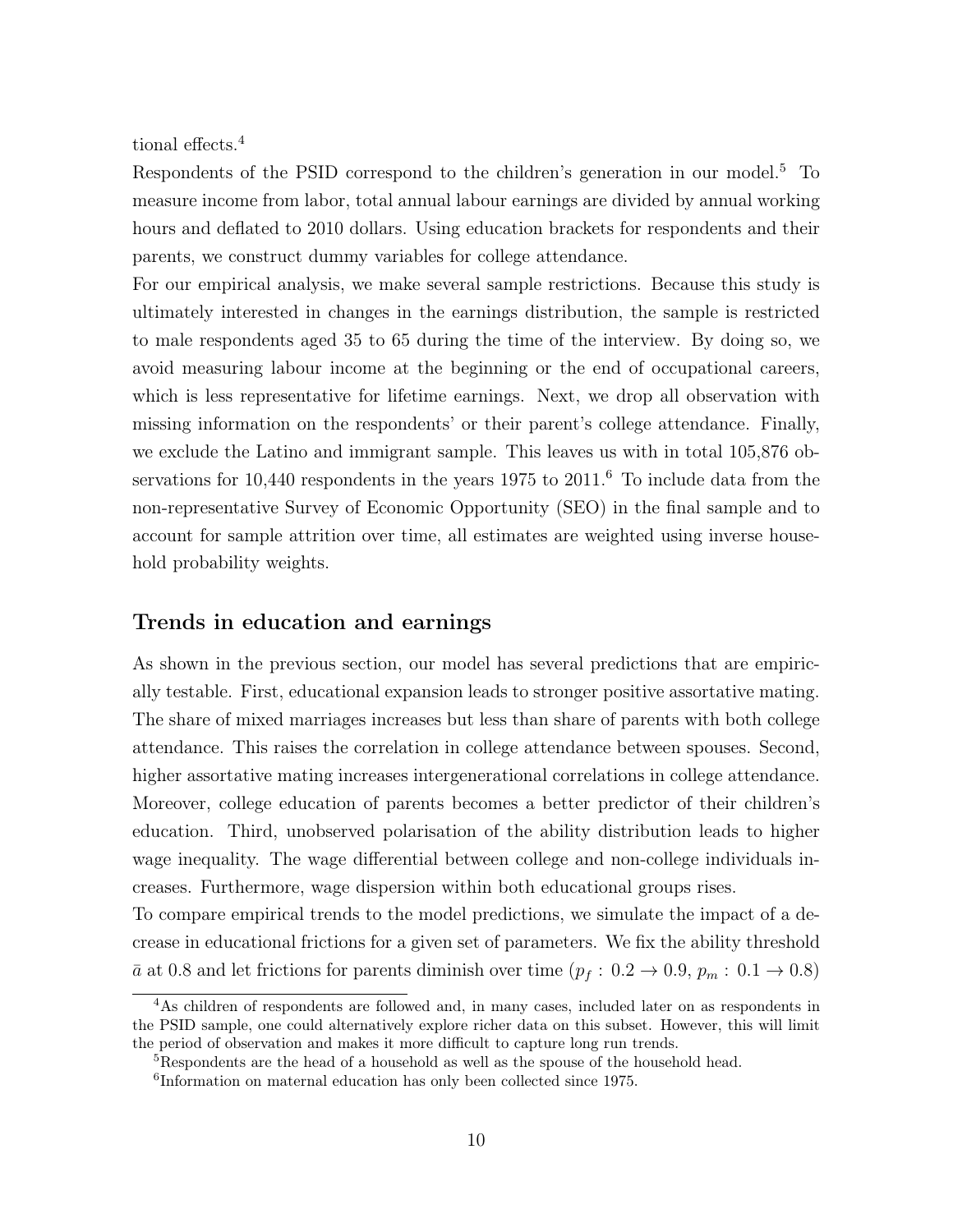such that the simulated attendance rates match observed trends. To observe the impact on education and earnings of children that is due to a decrease in frictions for their parents' generation, *p<sup>c</sup>* is set to 1. Moreover, we assume that 80% of the children's log-ability is determined by their parents' ability and that the preference parameter on the marriage market  $(\lambda)$  is fixed to 0.8. The ex-ante college premium remains constant at 50%, and the wage rate is set to 10. [7](#page-10-0) Statistics are calculated for 10 periods each based on 1*,* 000*,* 000 family draws.

Figure [1](#page-10-1) shows the simulated and observed trends in college attendance. By construction, simulated attendance rates of parents increase because frictions diminish over time. For chosen parameters, college attendance of children does not change. However, this does not hold in general. Because the ability distribution of children changes, the fraction of children above the ability threshold can be different even with constant *pc*.

<span id="page-10-1"></span>

Figure 1: College attendance shares (Simulation (left) & PSID (right))

The figure on the right illustrates that parents of PSID respondents indeed experienced massive educational expansion. Whereas only 10% of parents went to college at the beginning of the sample period, this share has more than tripled in recent waves. The share of educated mothers is slightly lower than that of fathers and does not shrink over time. To illustrate the decreasing gender gap, we also plot college attendance separately for female and male respondents of the PSID. The two upper lines show that women catch up over time and even show slightly larger attendance rates in the last three waves.

Next, we analyse assortative mating of parents. Figure [2a](#page-11-0) plots the simulated and ob-

<span id="page-10-0"></span><sup>7</sup>The chosen parameters will soon be updated by estimates based on simulated moments.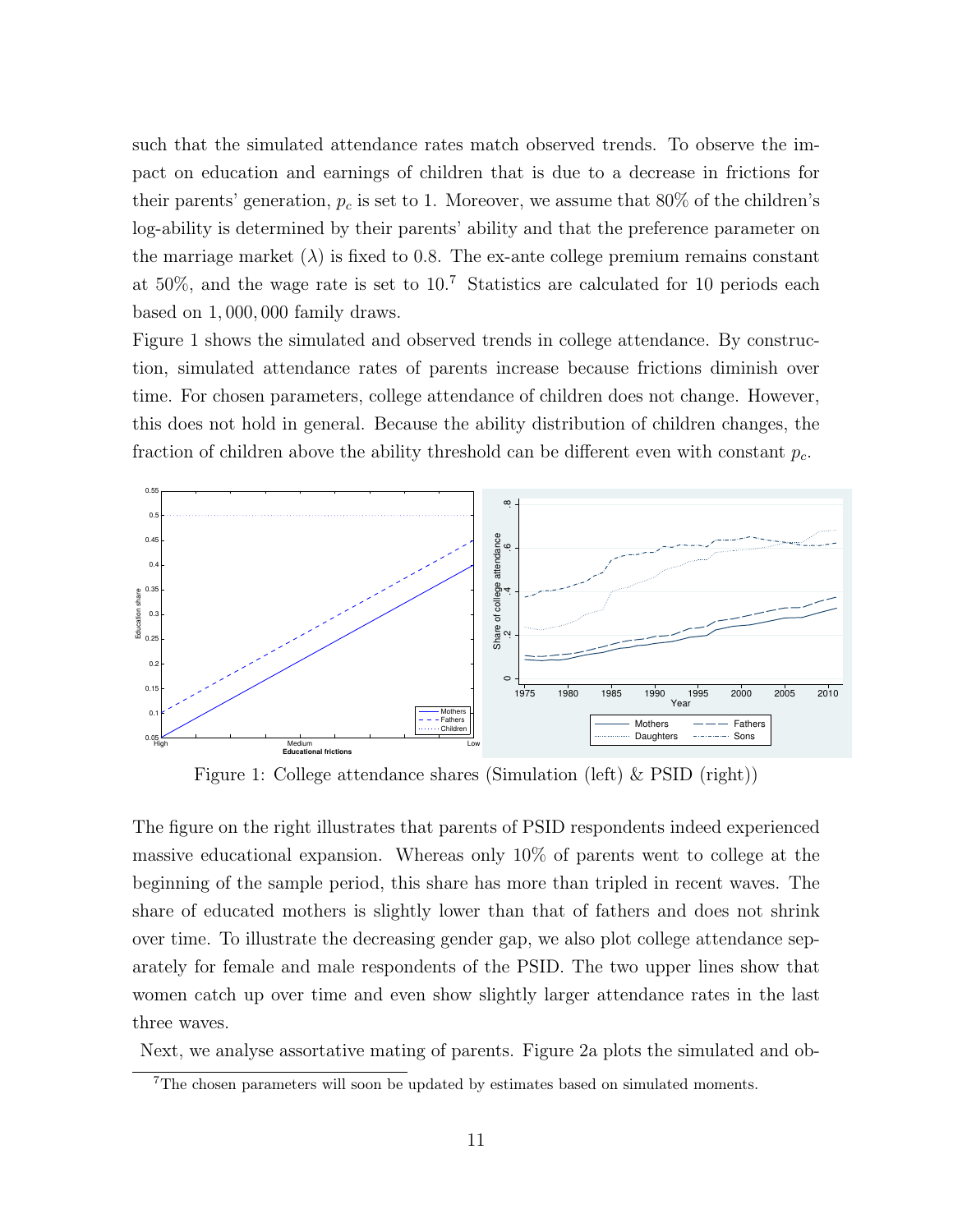<span id="page-11-0"></span>

<span id="page-11-1"></span>(b) Correlation in college attendance of parents Figure 2: Assortative mating of parents (Simulation (left) & PSID (right))

served share of parents by college attendance. The graphs show that simulated fractions largely replicate patterns observed in the data. Educational expansion raises the share of families with one educated parent but by much less than the share of parents who both attended college. The simulated rise in assortative mating is so strong that the share of mixed parents even decreases somewhat for low frictions. As shown in Figure [2b,](#page-11-1) the corresponding correlation increases monotonically in both graphs. Although we already observe strong assortative mating of parents in the 70s, the PSID estimate further rises from approximately 0*.*3 to almost 0*.*5.

Figures [3a](#page-13-0) to [3c](#page-13-1) illustrate changes in intergenerational mobility of education. The first figure plots college attendance of children by college attendance of parents. As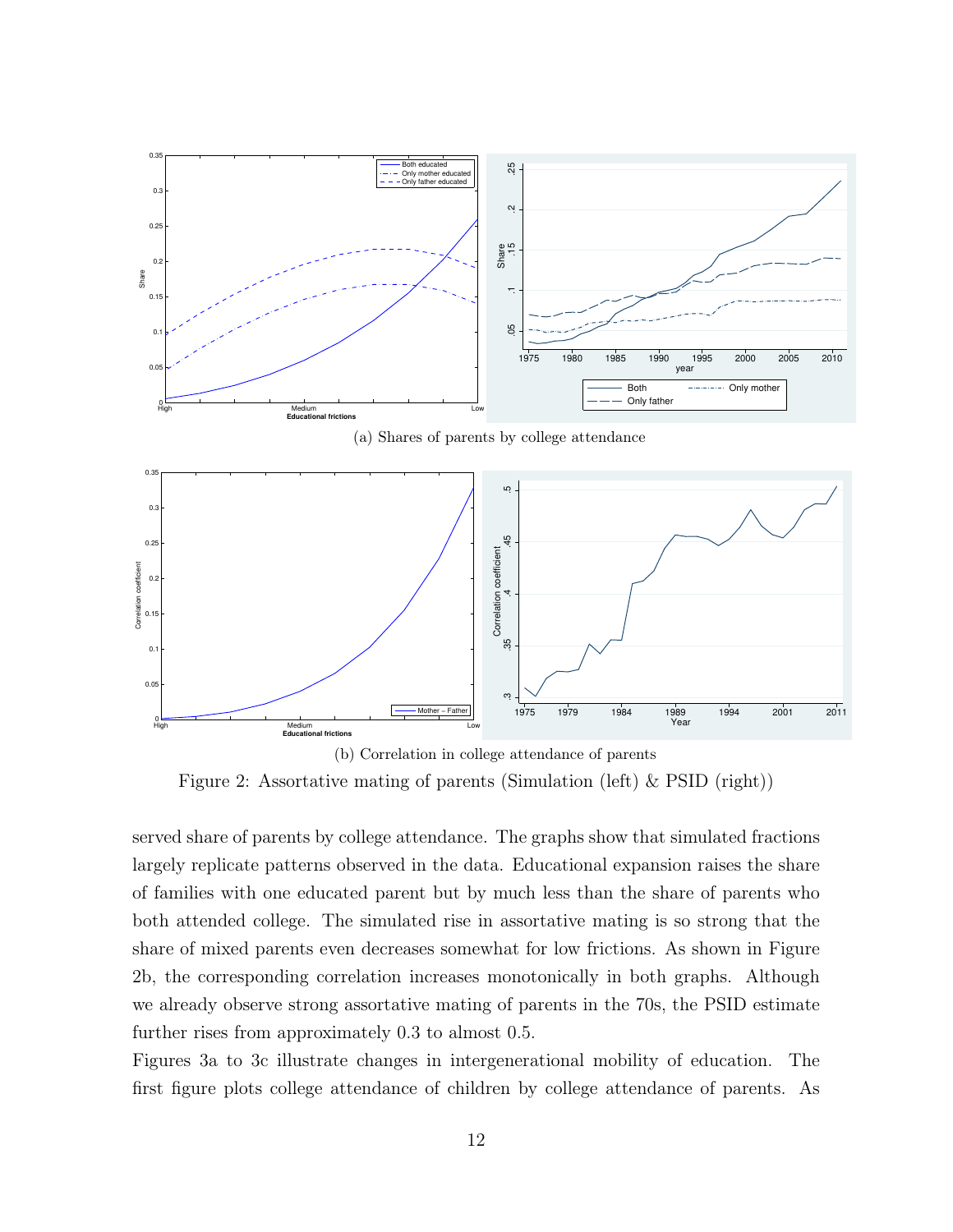predicted, the observed share of college attendees with two educated parents remains relatively constant at a high level. About 90 percent of PSID respondents attend college if their parents obtained some college education as well. However, observed likelihoods for children from families with mixed or non-college educated parents do not align with our predictions. A decrease in frictions causes that no education becomes a stronger signal of low ability in the simulations. Keeping quality of education and frictions for children constant, children with non-educated parents are thus increasingly likely to fall below  $\bar{a}$ , and this effect is strongest if both parents did not go to college. Opposite trends in the data might be explained by the continuing increase of college attendance of PSID respondents. To reveal intergenerational effects due to higher assortative mating of parents, we keep educational frictions of the second generation constant. Higher attendance rates will automatically drive up the conditional shares depicted in Figure [3a,](#page-13-0) and difference by parental education can vary depending on the underlying ability distribution.

Figure [3b](#page-13-2) shows that both simulated and observed intergenerational correlations in college attendance increase over time. Due to opposing trends in the conditional attendance shares, the simulated change is larger than its empirical counterpart for the US. As predicted, the correlation between fathers and their children is somewhat higher than the estimate for mothers and the difference remains constant over time.

To quantify the impact of assortative mating for intergenerational associations in college attendance, we calculate the difference between the total and the partial correlation for both parents. The latter coefficient controls for education of the second parent and thereby isolates indirect effects, which increase in similarity of parents. By taking the difference between total and partial correlations in Figure [3c,](#page-13-1) we can measure the contribution of assortative mating to changes in intergenerational mobility. In accordance with predicted trends, we find that the difference steadily increases in the PSID sample. As parents become more similar, the total correlation rises due to higher indirect effects.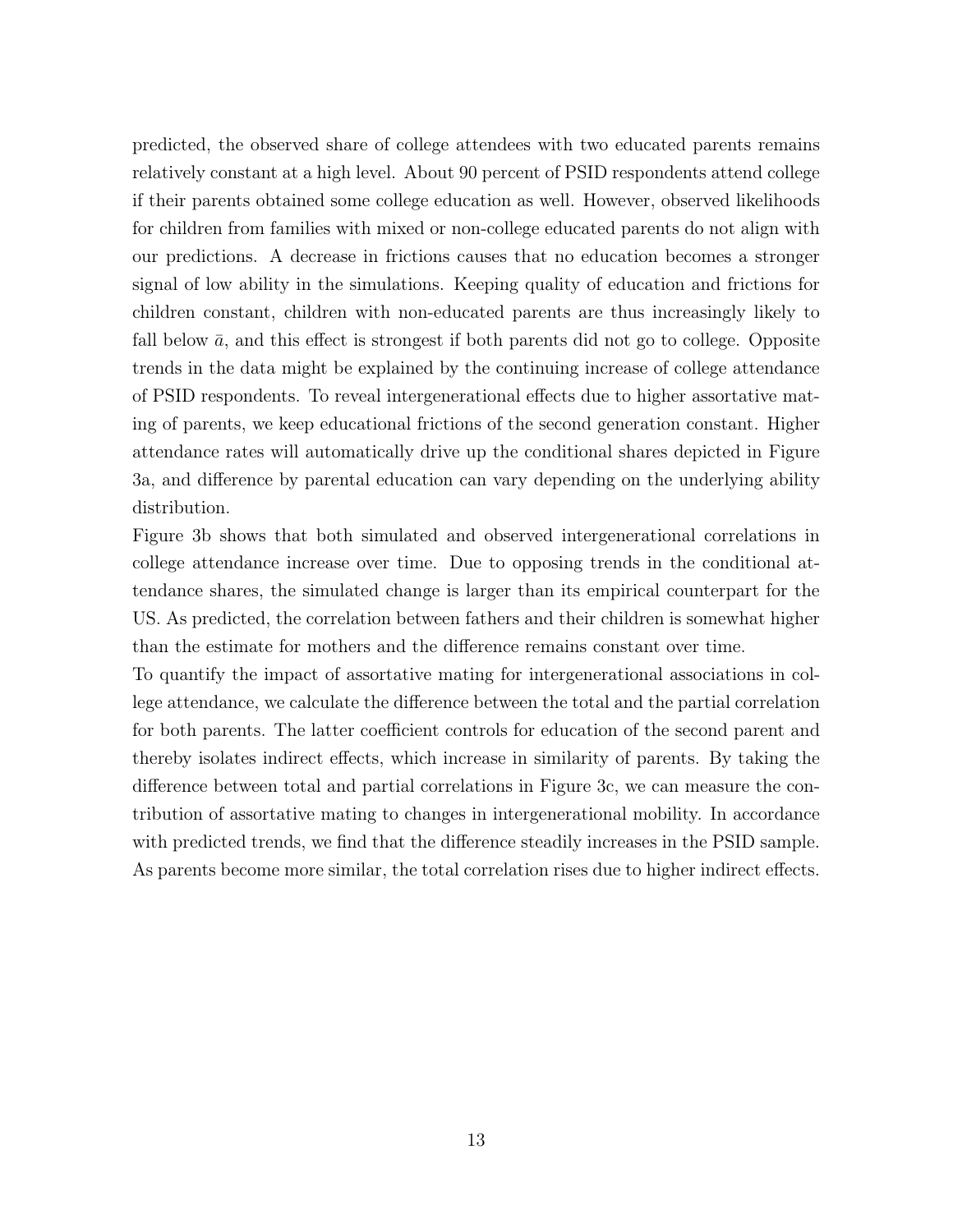<span id="page-13-0"></span>

<span id="page-13-2"></span>

(c) Difference between total and partial correlation

<span id="page-13-1"></span>Figure 3: Intergenerational mobility of college attendance (Simulation (left) & PSID (right))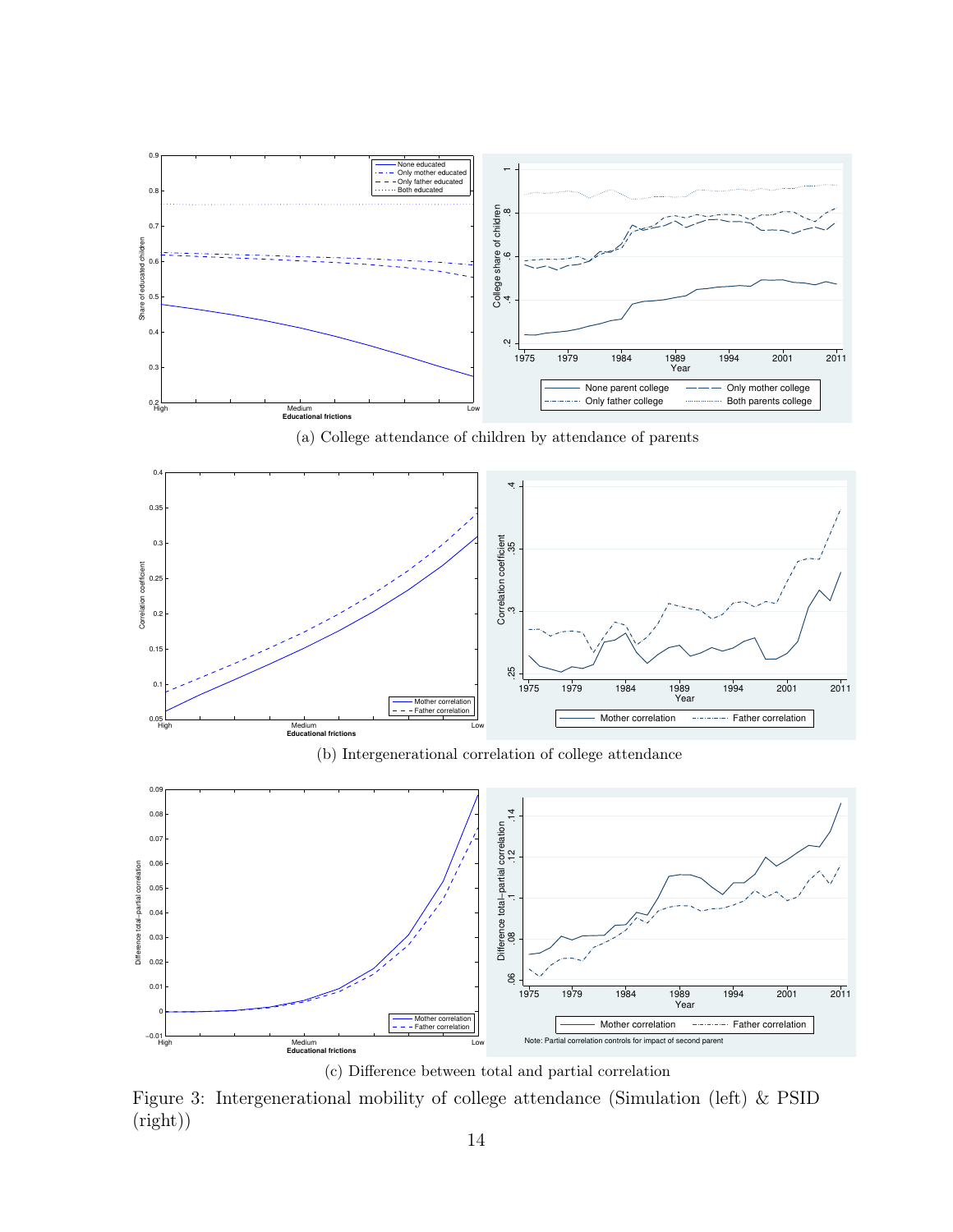<span id="page-14-0"></span>

<span id="page-14-1"></span>Figure 4: Changes in the earnings distribution (Simulation (left) & PSID (right))

Lastly, Figures [4a](#page-14-0) and [4b](#page-14-1) focus on changes in earnings dispersion. Because ability is more dispersed under strong positive assortative mating, and education and ability are positively correlated, educational expansion of parents leads to a higher observed college premium in our simulations.[8](#page-14-2) This is in line with empirical evidence from the PSID. Comparing average hourly wages by college attendance, we find that the premium increased over time from roughly 50 percent to more than 80 percent.

Figure [4b](#page-14-1) plots the 90-10-percentile ratios separately for college and non-college edu-

<span id="page-14-2"></span><sup>&</sup>lt;sup>8</sup>Given our ad-hoc choice of parameters for the ability distribution of parents ( $\mu = 0, \sigma = 1$ ), the simulated levels are unrealistically high. Fitting the model parameters to observed moments will partly correct for that. Also, the observed college premium underestimates the actual premium to some extent as earnings in the PSID are top-coded for very high levels.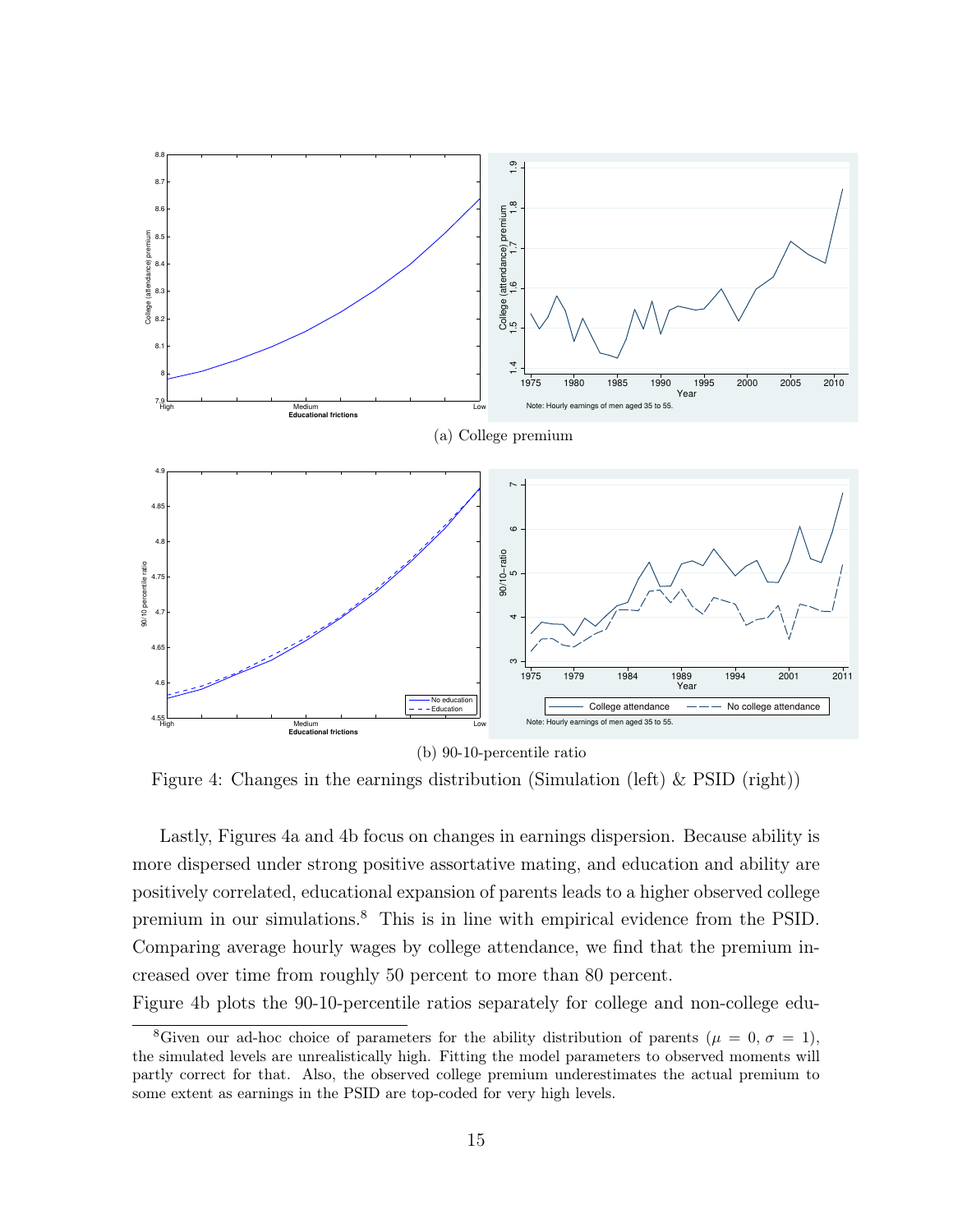cated workers to measure wage dispersion conditional on education. Our simulation results illustrate that stronger assortative mating of parents raises ratios in both groups. The right-hand graph shows that observed trends in the US align with this prediction. In addition, the increase in dispersion is more pronounced for college attendees, rising from 3*.*8 to almost 7. Note, however, that higher wage inequality among non-educated can be attenuated or even reversed in our model if we assume that educational frictions also decrease for children.

# Conclusion

Contributing to the growing literature on earnings inequality, this paper shows how educational expansion can change assortative mating patterns and thereby polarise the income distribution through intergenerational transmission. In a simple two-generations model, we relate educational attainment to ability and demonstrate that higher college attendance rates can lead to increased homophily of spouses in terms of education and ability.

The idea behind this mechanism is straightforward. If educational expansion is in part driven by changing social norms regarding education, an increasing share of students with sufficiently high ability attends college. Assuming that individuals of the same education are more likely to meet, for instance on university campuses or at the workplace, changes in the supply of college-educated individuals will impact the degree of assortative mating even if preferences over the partner's education remain constant. Because the likelihood to attend college increases in ability, higher similarity in education causes likewise a stronger ability correlation of spouses.

Even under very general assumptions on the intergenerational transmission of ability, this mechanism leads to stronger intergenerational associations in education and a more dispersed ability distribution of future generations. Modelling labor income as the product of individual ability, a uniform wage rate and an ex-ante college premium, we show that changes in the ability distribution affect dispersion both across and within educational levels. Due to higher ability dispersion, the observed college premium increases even though wage differences by college attendance conditional on ability remain constant. Furthermore, the model predicts higher wage inequality for both college and non-college educated workers.

Using intergenerational data from the Panel Study of Income Dynamics, a nationally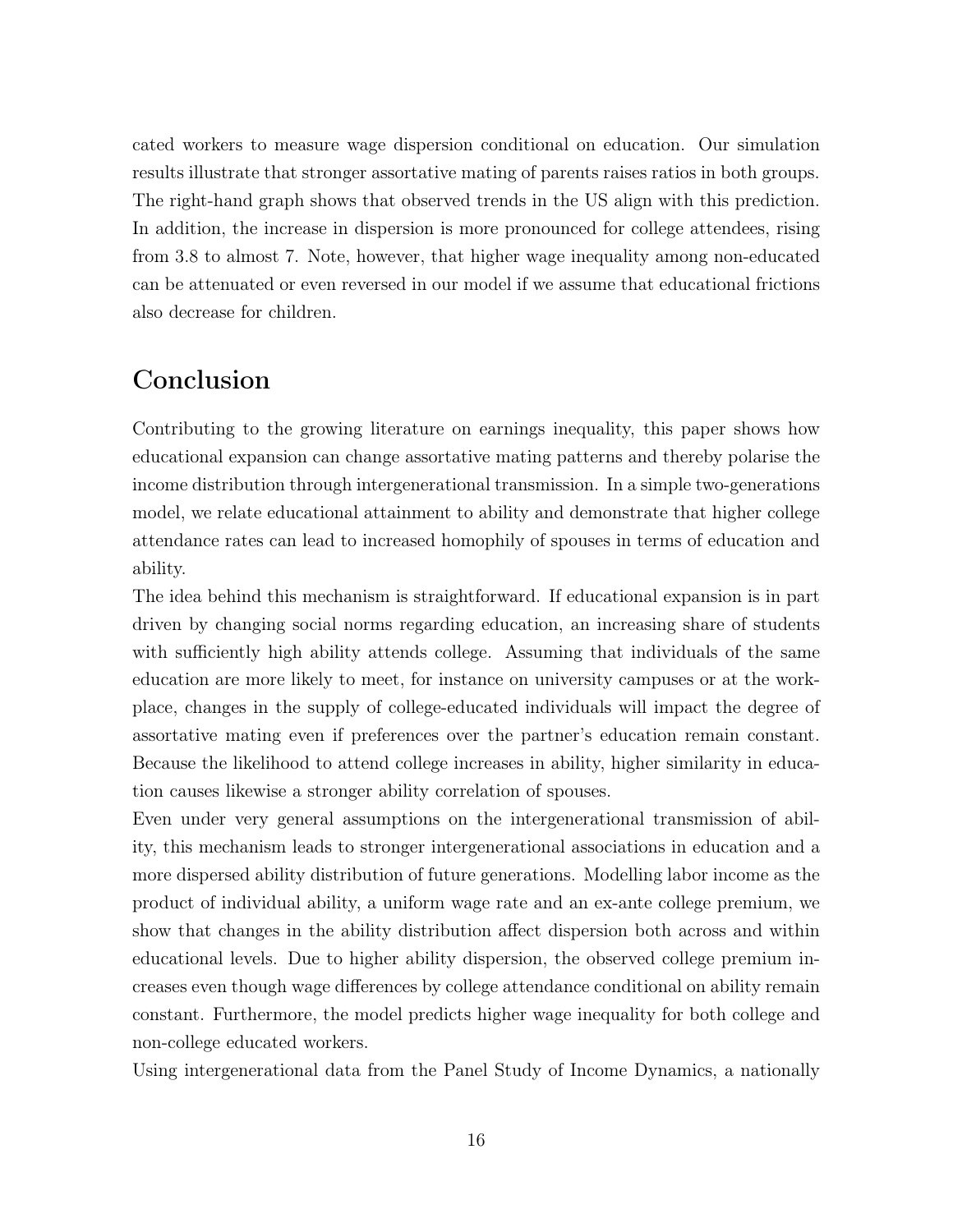representative sample for the US, we test the predictions of our model with respect to assortative mating, intergenerational mobility of education, and the earnings distribution. The trends observed in the sample period (1975-2011) are largely consistent with the model implications. Parents of PSID respondents have experienced a massive expansion in college education although gender differences in attendance rates only dissolve for younger cohorts. Moreover, estimated correlations in college attendance document an increasing degree of positive assortative mating of parents. At the same time, the correlation of college attendance between children and parents has become stronger, and earnings of male PSID respondents show a steadily rising degree of dispersion. Consistent with our predictions, wage differentials have increased between college and non-college educated workers as well as within both groups.

The model provided in this study has made several simplifying assumptions. First, we abstract from borrowing constraints and assume that education is independent of parental income. It is straightforward to extend the model accordingly, which increases education inequality and the observed college premium but does not change the assortative mating mechanism. Second, we impose that every individual is matched on the marriage market. In an extension of the model, one could drop this assumption and analyse the impact of singles on assortative mating patterns. To provide further empirical evidence, future research may also aim to explore ability measures such as test scores and examine corresponding changes in correlations and dispersion over time.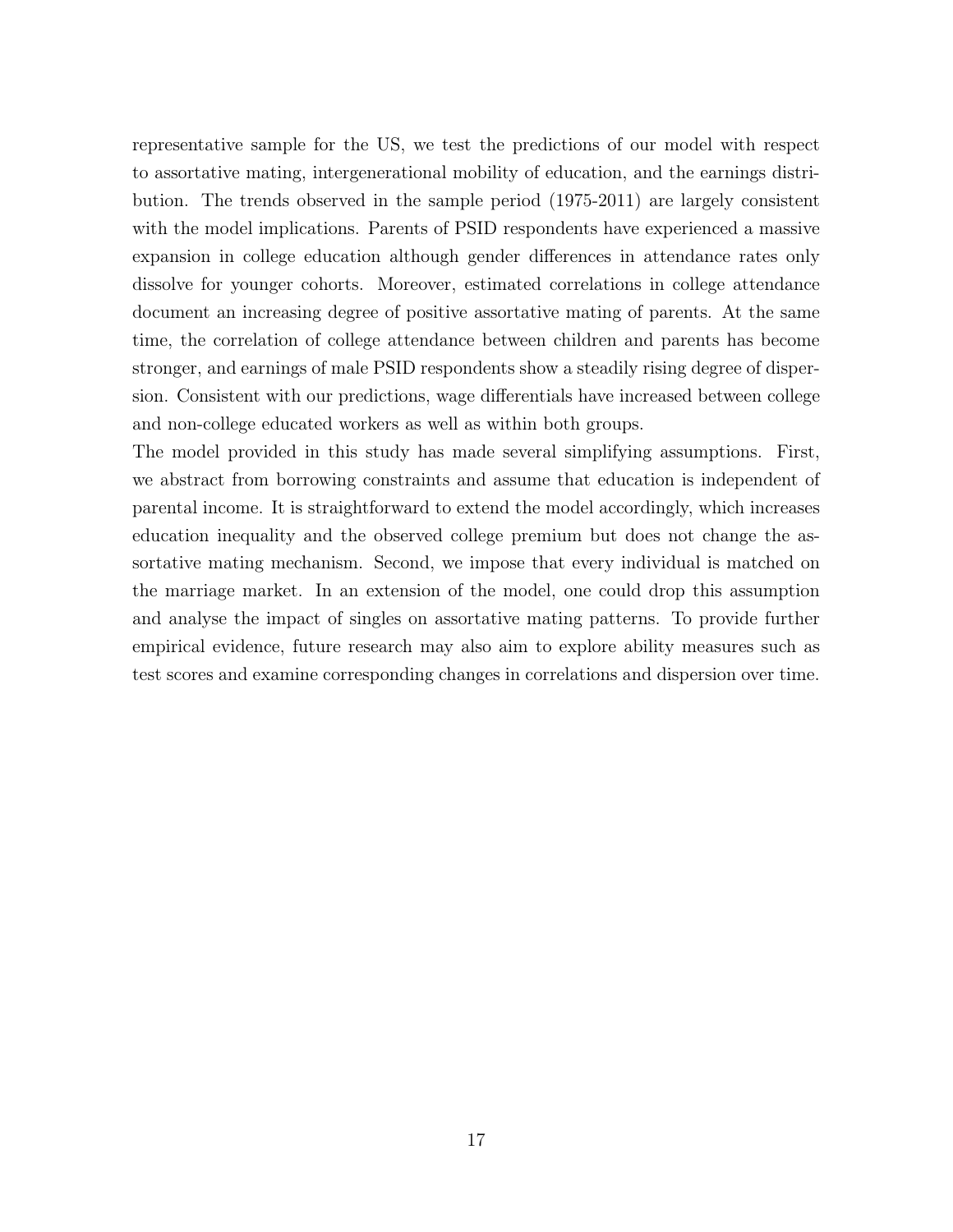## References

- <span id="page-17-10"></span>Blanden, J., Goodman, A., Gregg, P., and Machin, S. (2004). Changes in intergenerational mobility in britain. *Generational income mobility in North America and Europe*, pages 122–146.
- <span id="page-17-8"></span>Chadwick, L. and Solon, G. (2002). Intergenerational income mobility among daughters. *American Economic Review*, pages 335–344.
- <span id="page-17-2"></span>Eckstein, Z. and Nagypal, E. (2004). The evolution of us earnings inequality: 1961-2002. *Federal Reserve Bank of Minneapolis Quarterly Review*, 28(2):10–29.
- <span id="page-17-9"></span>Ermisch, J., Francesconi, M., and Siedler, T. (2006). Intergenerational mobility and marital sorting. *The Economic Journal*, 116(513):659–679.
- <span id="page-17-7"></span>Fernández, R. (2002). Education, segregation and marital sorting: theory and an application to the uk. *European Economic Review*, 46(6):993–1022.
- <span id="page-17-3"></span>Fernández, R., Guner, N., and Knowles, J. (2005). Love and money: A theoretical and empirical analysis of household sorting and inequality. *The Quarterly Journal of Economics*, 120(1):273–344.
- <span id="page-17-6"></span>Fernández, R. and Rogerson, R. (2001). Sorting and long-run inequality. *Quarterly Journal of Economics*, pages 1305–1341.
- <span id="page-17-4"></span>Greenwood, J., Guner, N., Kocharkov, G., and Santos, C. (2012). Technology and the changing family: A unified model of marriage, divorce, educational attainment and married female labor-force participation.
- <span id="page-17-5"></span>Greenwood, J., Guner, N., Kocharkov, G., and Santos, C. (2014). Marry your like: Assortative mating and income inequality. *American Economic Review*, 104(5):348– 53.
- <span id="page-17-1"></span>Guvenen, F., Kuruscu, B., and Ozkan, S. (2013). Taxation of human capital and wage inequality: A cross-country analysis. *The Review of Economic Studies*, page rdt042.
- <span id="page-17-0"></span>Heathcote, J., Perri, F., and Violante, G. L. (2010). Unequal we stand: An empirical analysis of economic inequality in the united states, 1967–2006. *Review of Economic dynamics*, 13(1):15–51.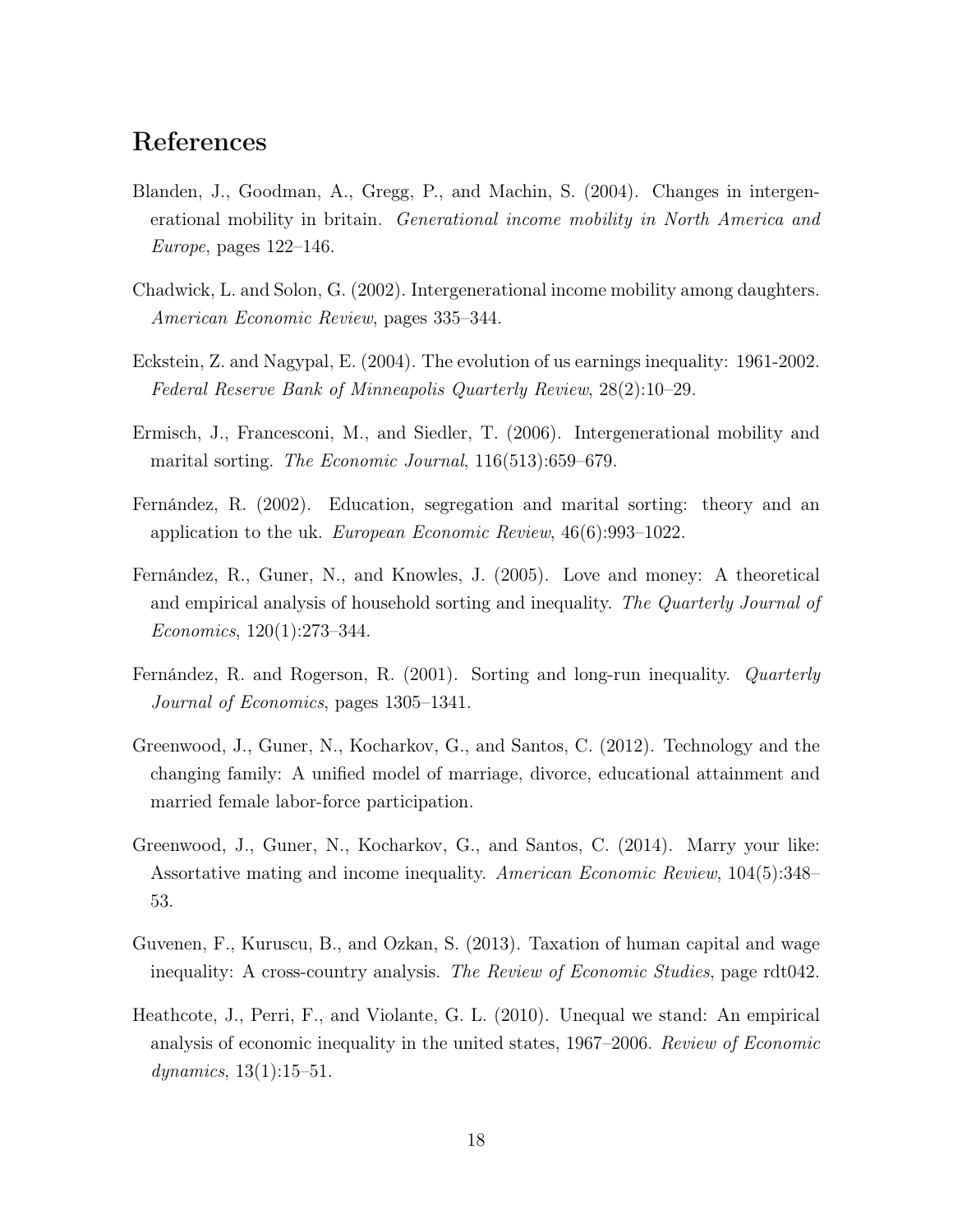- <span id="page-18-6"></span>Hirvonen, L. H. (2008). Intergenerational earnings mobility among daughters and sons: Evidence from sweden and a comparison with the united states. *American Journal of Economics and Sociology*, 67(5):777–826.
- <span id="page-18-2"></span>Katz, L. F. et al. (1999). Changes in the wage structure and earnings inequality. *Handbook of labor economics*, 3:1463–1555.
- <span id="page-18-3"></span>Kremer, M. (1997). How much does sorting increase inequality? *The Quarterly Journal of Economics*, 112(1):115–139.
- <span id="page-18-4"></span>Lam, D. and Schoeni, R. F. (1993). Effects of family background on earnings and returns to schooling: evidence from brazil. *Journal of political Economy*, pages 710–740.
- <span id="page-18-5"></span>Lam, D. and Schoeni, R. F. (1994). Family ties and labor markets in the united states and brazil. *Journal of Human Resources*, pages 1235–1258.
- <span id="page-18-0"></span>Mare, R. D. (1991). Five decades of educational assortative mating. *American sociological review*, pages 15–32.
- <span id="page-18-7"></span>Raaum, O., Bratsberg, B., Røed, K., Österbacka, E., Eriksson, T., Jäntti, M., and Naylor, R. A. (2007). Marital sorting, household labor supply, and intergenerational earnings mobility across countries. *The BE Journal of Economic Analysis & Policy*,  $7(2).$
- <span id="page-18-8"></span>Schofer, E. and Meyer, J. W. (2005). The worldwide expansion of higher education in the twentieth century. *American sociological review*, 70(6):898–920.
- <span id="page-18-1"></span>Schwartz, C. R. and Mare, R. D. (2005). Trends in educational assortative marriage from 1940 to 2003. *Demography*, 42(4):621–646.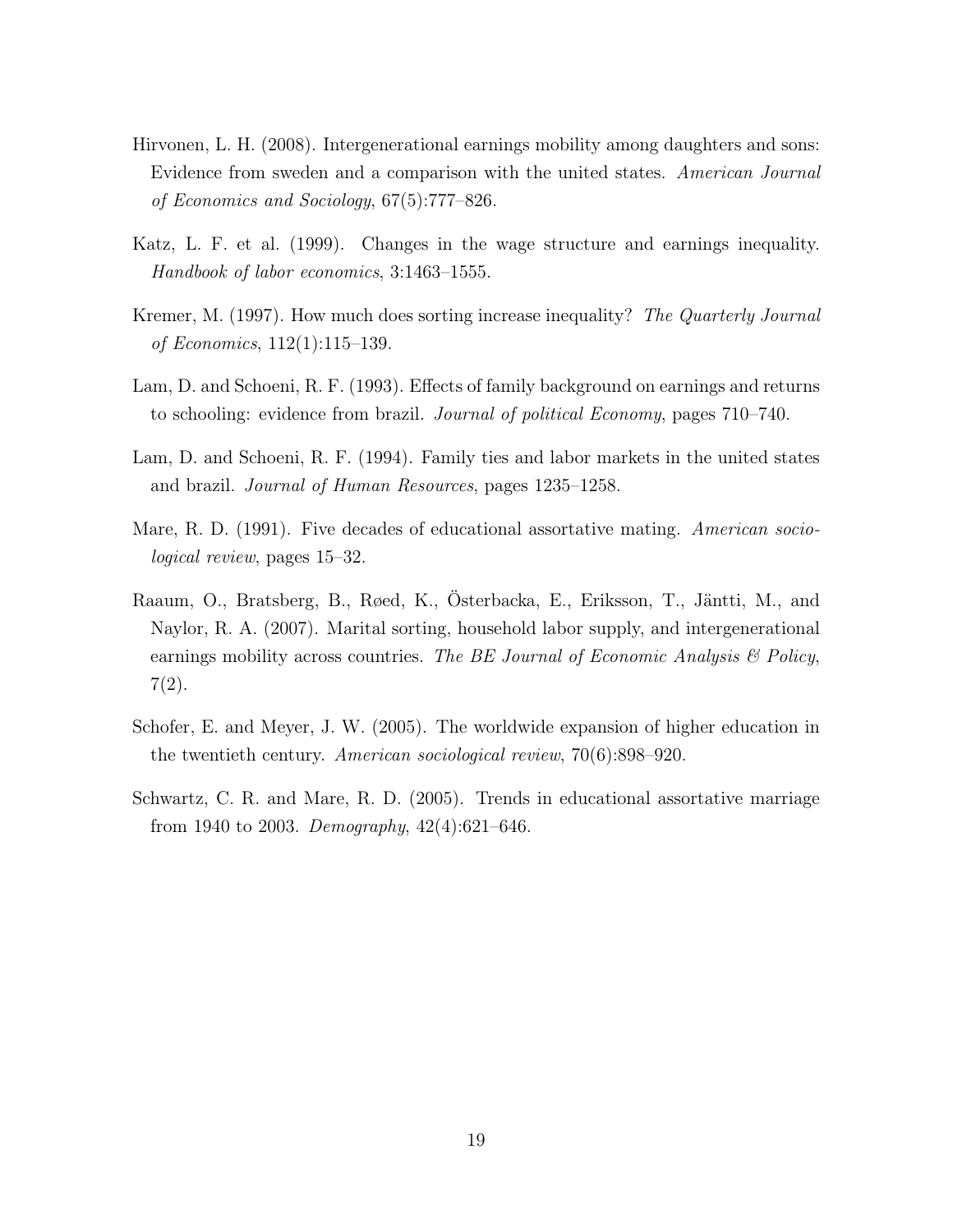# Appendix

#### Joint ability distribution

Define  $t = P(a \ge \overline{a})$ . It follows that  $P(a_f \ge \overline{a}|e_f = 0) = \frac{(1-p_f)t}{1-t+(1-p_f)t} = \frac{t-q_f}{1-q_f}$ . Using matching probabilities  $\xi_k^j = P(e_m = k | e_f = j)$ ,  $j, k \in \{0, 1\}$ , we can derive the joint probability that parents are above or below the ability threshold:  $a_f \geq \bar{a}$  and  $a_m \geq \bar{a}$ :  $P(a_f \ge \bar{a}|a_m \ge \bar{a}) = p_m[\xi_1^1 + \xi_0^1 P(a_f \ge \bar{a}|e_f = 0)] + (1 - p_m)[\xi_1^0 + \xi_0^0 P(a_f \ge \bar{a}|e_f = 0)]$  $P(a_f \ge \bar{a}, a_m \ge \bar{a}) = (p_m[\xi_1^1 + \xi_0^1 P(a_f \ge \bar{a}|e_f = 0)] + (1 - p_m)[\xi_1^0 + \xi_0^0 P(a_f \ge \bar{a}|e_f = 0)])t$  $a_f < \bar{a}$  and  $a_m < \bar{a}$ :  $P(a_f < \bar{a}|a_m < \bar{a}) = \xi_0^0 P(a_f < \bar{a}|e_f = 0)$  $P(a_f < \bar{a}, a_m < \bar{a}) = [\xi_0^0 P(a_f < \bar{a}|e_f = 0)](1-t)$  $a_f \geq \bar{a}$  and  $a_m < \bar{a}$ :

$$
P(a_f \ge \bar{a}|a_m < \bar{a}) = \xi_0^0 P(a_f \ge \bar{a}|e_f = 0) + \xi_1^0
$$
\n
$$
P(a_f \ge \bar{a}, a_m < \bar{a}) = [\xi_0^0 P(a_f \ge \bar{a}|e_f = 0) + \xi_1^0](1 - t)
$$
\n
$$
a_f < \bar{a} \text{ and } a_m \ge \bar{a}:
$$
\n
$$
P(a_f < \bar{a}|a_m \ge \bar{a}) = [p_m \xi_0^1 P(a_f < \bar{a}|e_f = 0) + (1 - p_m) \xi_0^0 P(a_f < \bar{a}|e_f = 0)]
$$
\n
$$
P(a_f < \bar{a}, a_m \ge \bar{a}) = [p_m \xi_0^1 P(a_f < \bar{a}|e_f = 0) + (1 - p_m) \xi_0^0 P(a_f < \bar{a}|e_f = 0)]t
$$

#### Correlation in ability

**Proof** Similarity in ability increases if educational frictions decline  $\rightarrow$  Probabilities of being both below/above threshold increase with  $p_m$  and  $p_f$ 

- (I) Educational frictions of men (*pm*)
	- $\bullet$   $\frac{\partial P(a_f < \bar{a}, a_m < \bar{a})}{\partial p_m} = P(a_f < \bar{a}|e_f = 0)(1-t)t \frac{\partial \xi_0^0}{\partial q_m}$

$$
\bullet \ \frac{\partial \xi_0^0}{\partial q_m} = \frac{\xi_1^1 - q_f}{(1 - q_m)^2}
$$

$$
\bullet \ \frac{\partial \xi_0^0}{\partial q_m} > 0 \Leftrightarrow \frac{\lambda q_f}{\lambda q_f + (1 - \lambda)(1 - q_f)} > q_f
$$